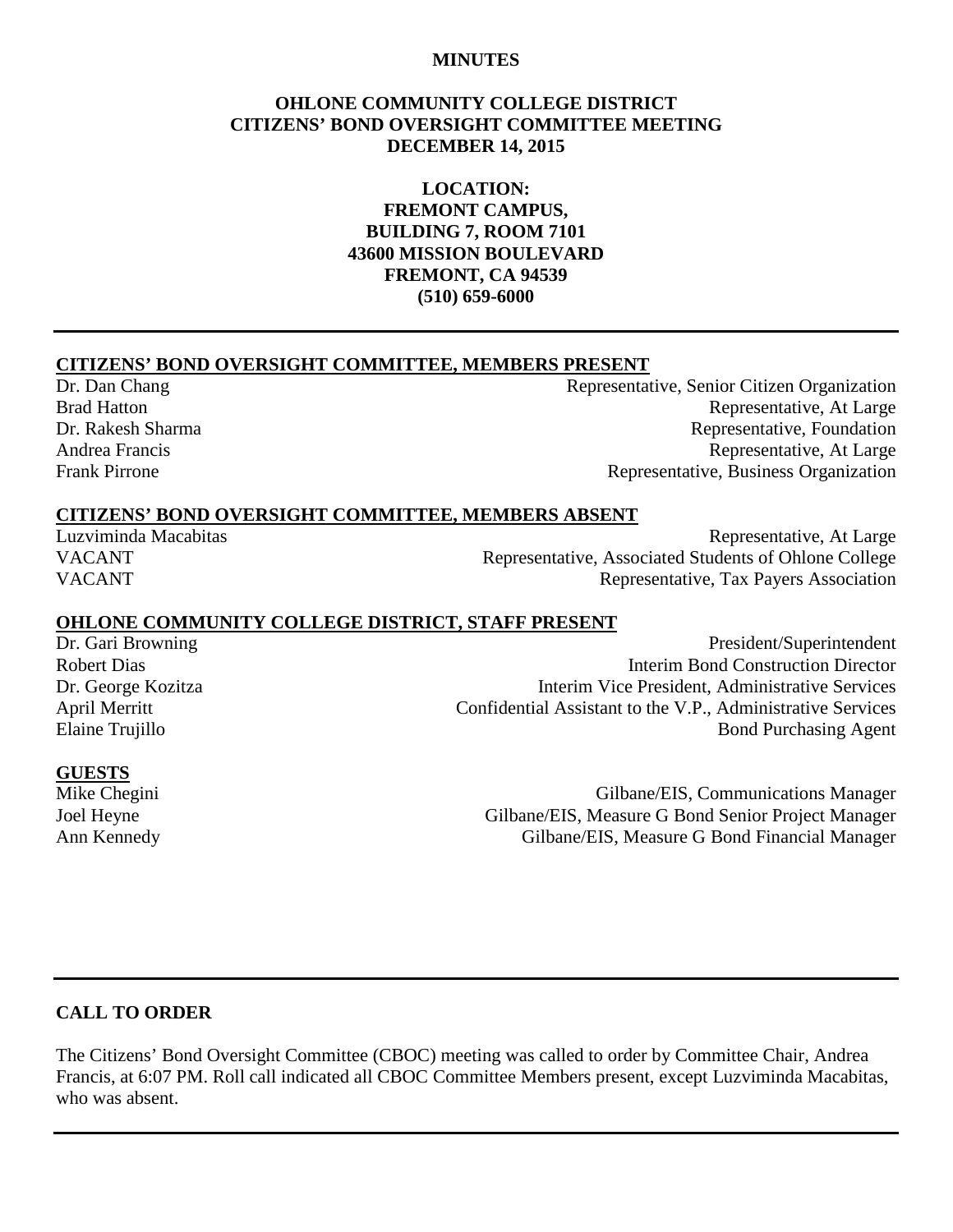#### **I. APPROVAL OF AGENDA**

Committee member, Dr. Rakesh Sharma, made a motion to approve the agenda as presented. The motion was seconded by Committee member, Brad Hatton. The motion was unanimously carried by the Committee members present.

#### **II. APPROVAL OF MINUTES**

Committee member, Brad Hatton, made a motion to approve the minutes with an update of the attendance record of the December 14, 2014 meeting. The motion was seconded by Committee Vice-Chair, Dr. Rakesh Sharma. The motion was unanimously carried by the Committee members present.

# **III. PRESENTATION OF NOTES**

The Committee reviewed the notes, as presented, stating a title correction in Section III is needed.

#### **IV. COMMITTEE MEMBERS' ATTENDANCE REPORT**

Committee Chair Francis presented the attendance report to the Committee. Updates were needed to reflect the three members absent at the December 2014 meeting.

# **V. ELECTION OF CHAIR AND VICE CHAIR**

Committee Chair Francis made a motion to nominate Dr. Rakesh Sharma as Chair of the Committee. The motion was seconded by Dr. Dan Chang. The motion was unanimously carried by all Committee members present. Committee Member Chang made a motion to nominate Andrea Francis as Vice Chair of the Committee. The motion was seconded by Chair Dr. Sharma. The motion was unanimously carried by all Committee members present.

# **VI. COMMUNICATIONS FROM COMMITTEE MEMBERS**

The Committee expressed their good will to all present, especially during the upcoming winter break.

#### **VII. COMMUNICATIONS FROM STAFF**

Dr. George Kozitza introduced himself as the interim Vice President of Administrative Services to Committee Member Frank Pirrone. Interim Vice President Dr. Kozitza also spoke of the upcoming Series C Bond Sale and how that it is approved by the Board of Trustees.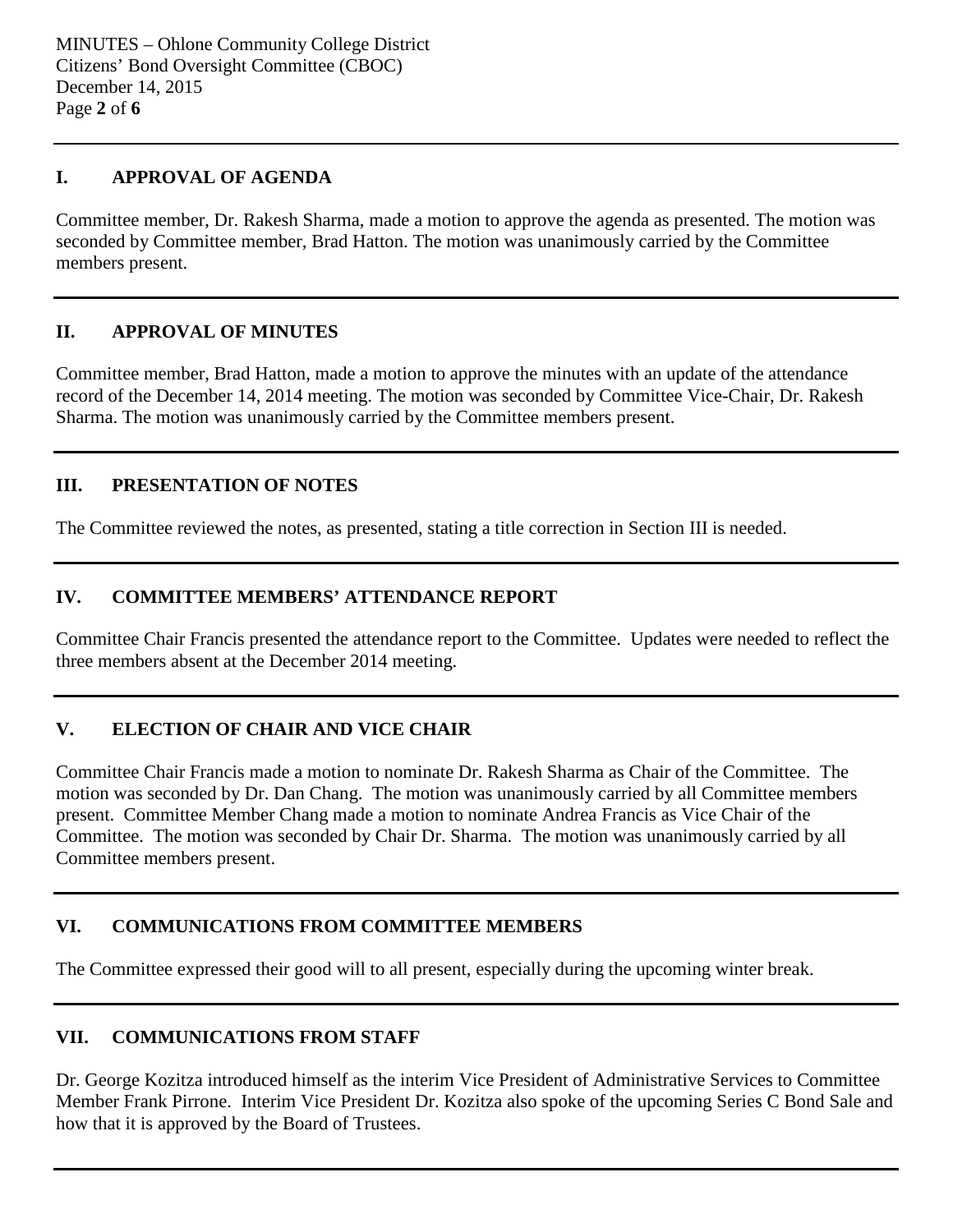# **VIII. COMMUNICATIONS FROM THE PUBLIC**

No items were presented to the Committee.

# **IX. RECRUITMENT OF NEW MEMBERS**

Interim Vice President Dr. Kozitza informed the Committee of the recruitment activities for the Taxpayers' Association Representative. The approval of the new Student Representative will go before the Board of Trustees in January 2016. Interim Vice President Dr. Kozitza also asked that Committee Members assist in the recruitment of new members and to forward any suggestions to him or April Merritt.

*Interim Vice President Dr. George Kozitza: Dr. Chang, would you like to reaffirm your membership on the Committee for an additional two-year term, with the upcoming completion of your first term in March 2016?*

*Committee Member Dr. Dan Chang: Yes.*

Interim Vice President Dr. Kozitza also noted that Committee Member Luzviminda Macabitas agreed via email to reaffirm her Committee membership for an additional two-year term. Her first term was scheduled to end in March 2016.

# **X. REVIEW OF THE ANNUAL FINANCIAL AND PERFORMANCE AUDITS**

Ms. Heather Daud, accountant with Christ White Associates, joined the meeting via phone to review the annual financial and performance audits. Ms. Daud noted the College received the best result that you can receive on a financial and performance audit. The result was an unmodified opinion.

*Ms. Heather Daud: An unmodified opinion and no recommendations speaks volumes about the professionalism of the staff.*

*Dr. Dan Chang: Why did we sell \$75 million and then redeem \$6 million?*

*Ms. Heather Daud: That was the first payment.*

Committee member, Brad Hatton, made a motion to approve the Annual Financial and Performance audits with a correction to the date range listed on page 13. The motion was seconded by Committee Member, Frank Pirrone. The motion was unanimously carried by the Committee members present.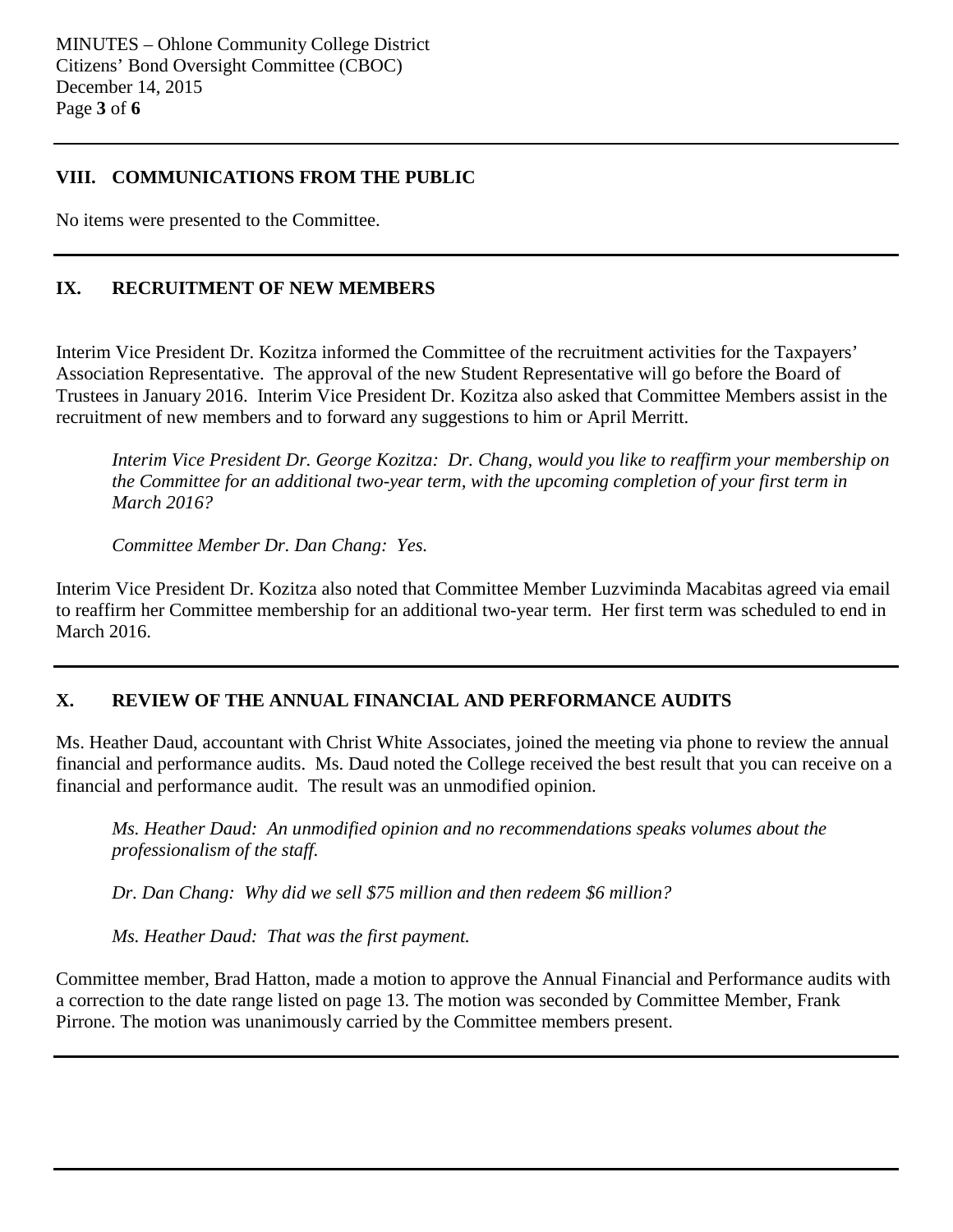# **XI. REVIEW AND APPROVAL FO THE ANNUAL REPORT 2014-15**

Mr. Mike Chegini and Committee Chair Andrea Francis presented an overview of the 2014-15 Annual Report via the interactive web version of the report.

*Dr. Dan Chang: The budget is by categories. The amount listed in the annual report is different than listed in the September report.*

*Ms. Ann Kennedy: That is correct. The reporting period for the annual report is through June 30. The financial update is through period ending September 30th. The difference is the bond list revision.*

*Dr. Rakesh Sharma: Can we say Buildings 1, 2 and 8 are now the Academic Core?*

*Mr. Mike Chegini: We can add that.* 

*Mr. Robert Dias: Also note the new Academic Core will have Buildings 1, 2 and 3.* 

Committee Member, Brad Hatton, made a motion to approve the Annual Report 2014-15. The motion was seconded by Committee Member, Frank Pirrone. The motion was unanimously carried by the Committee members present.

# **XII. MEASURE G FINANCIAL UPDATE**

Ms. Ann Kennedy presented the Measure G Financial Update. As of the close of Q1, funds spend on bond projects total \$102.6 million.

*Ms. Andrea Francis: With regards to the overall \$349 million, what is the timeline?*

*Ms. Ann Kennedy: That is the authorization time. Series A had three years. Series A1 had no time restrictions. It had item restrictions. Series B was \$75 million and three years. Series C will have three years.*

*Dr. Rakesh Sharma: When is the sale?*

*Ms. Ann Kennedy: The item will be presented to the Board in January on first reading. It should be completed by March 31st.*

*Mr. Brad Hatton: What about the Academic Core Buildings? When will construction begin?*

*Mr. Joel Heyne: We hope to begin construction in April.*

Ms. Kennedy also noted the College has to have the bond series sold to before the contracts can be encumbered. Timing is critical. Spending in in Q4 totaled \$24 million, while spending in Q1 hovered around \$5.1 million. The difference is due to the pause in the Academic Core Building construction.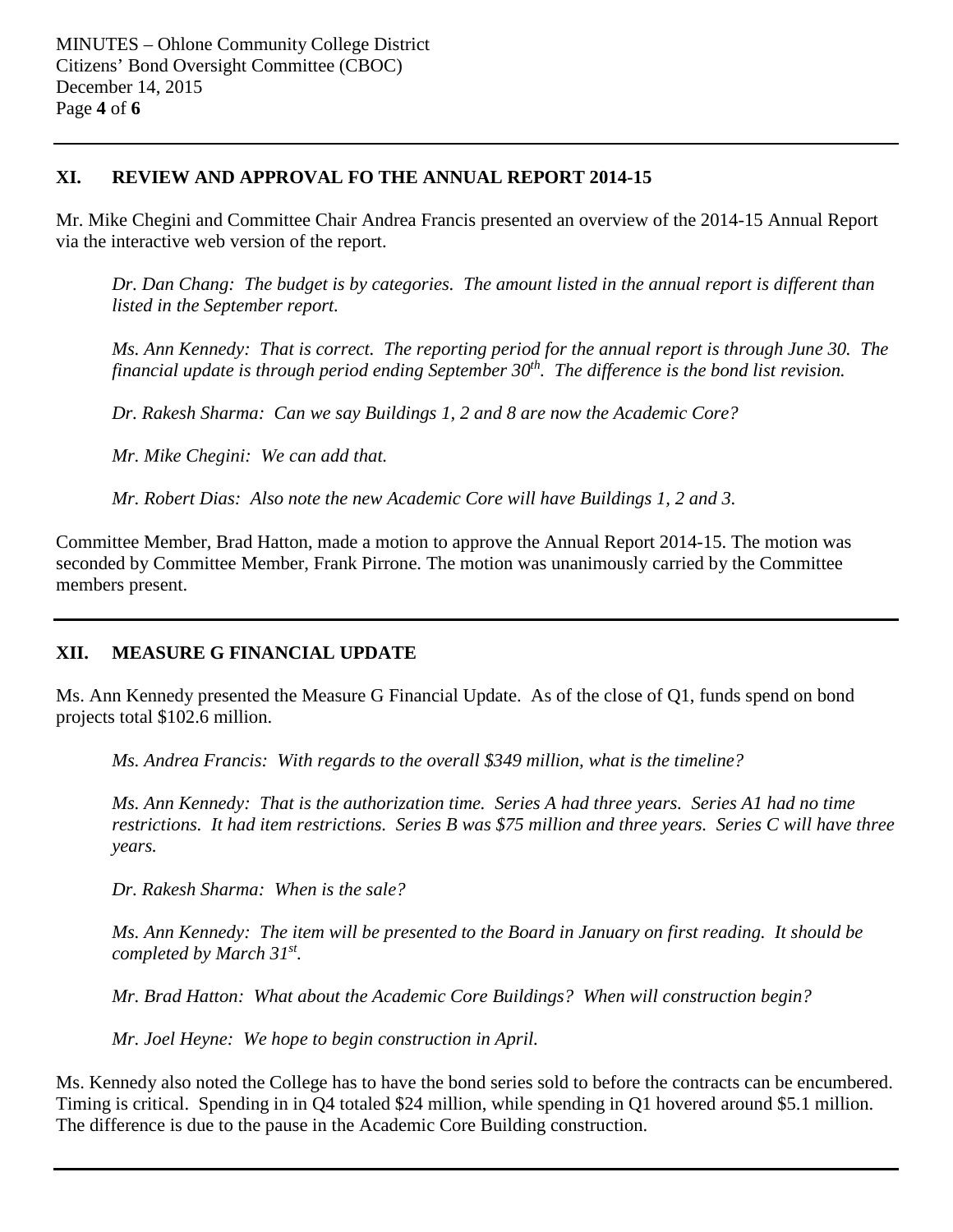Committee Co-Chair, Dr. Rakesh Sharma, made a motion to approve the Measure G Financial Update. The motion was seconded by Committee Member, Frank Pirrone. The motion was unanimously carried by the Committee members present.

# **XIII. MEASURE G PROJECT UPDATE**

Mr. Joel Heyne presented an update the pool renovation, athletic fields and Academic Core Buildings. The pool renovation is progressing nicely. The shell will be reshaped and a new pool deck will be installed. This will increase efficiency and decrease operational costs.

*Ms. Andrea Francis: When you say reshape, what does that mean?*

*Mr. Joel Heyne: We are decreasing the depth of the deep end and increasing the depth of the shallow end. It creates less water volume and decreases costs to maintain.* 

*Dr. Rakesh Sharma: Did we have to buy dirt?*

*Mr. Joel Heyne: We did have to purchase some dirt?*

*Dr. Rakesh Sharma: Why is it called a renovation when everything is new?*

*Mr. Joel Heyne: It isn't completely brand new. We are keeping the same footprint. If it is not brand new, then it is a renovation. It also has decreased costs.* 

*Ms. Andrea Francis: Is it covered to reduce evaporation?*

*Mr. Joel Heyne: It is.* 

The total project is estimated to cost \$3.5 million with an estimated annual energy savings of \$25,000 plus an estimated 25% reduction in chemical usage. The project should be completed by fall 2016.

The athletic fields are progressing but weather delays have had an impact. Work on the field house should begin in May. They are currently rough grading the site.

The demolition of the Academic Core Buildings site has been completed. The project is out for bid. Currently, we have two prequalified companies and are processing trade prequalification's.

*Dr. Rakesh Sharma: Are people paid while bidding?*

*Mr. Joel Heyne: No.* 

*Dr. Rakesh Sharma: We should have before and after pictures on the website.*